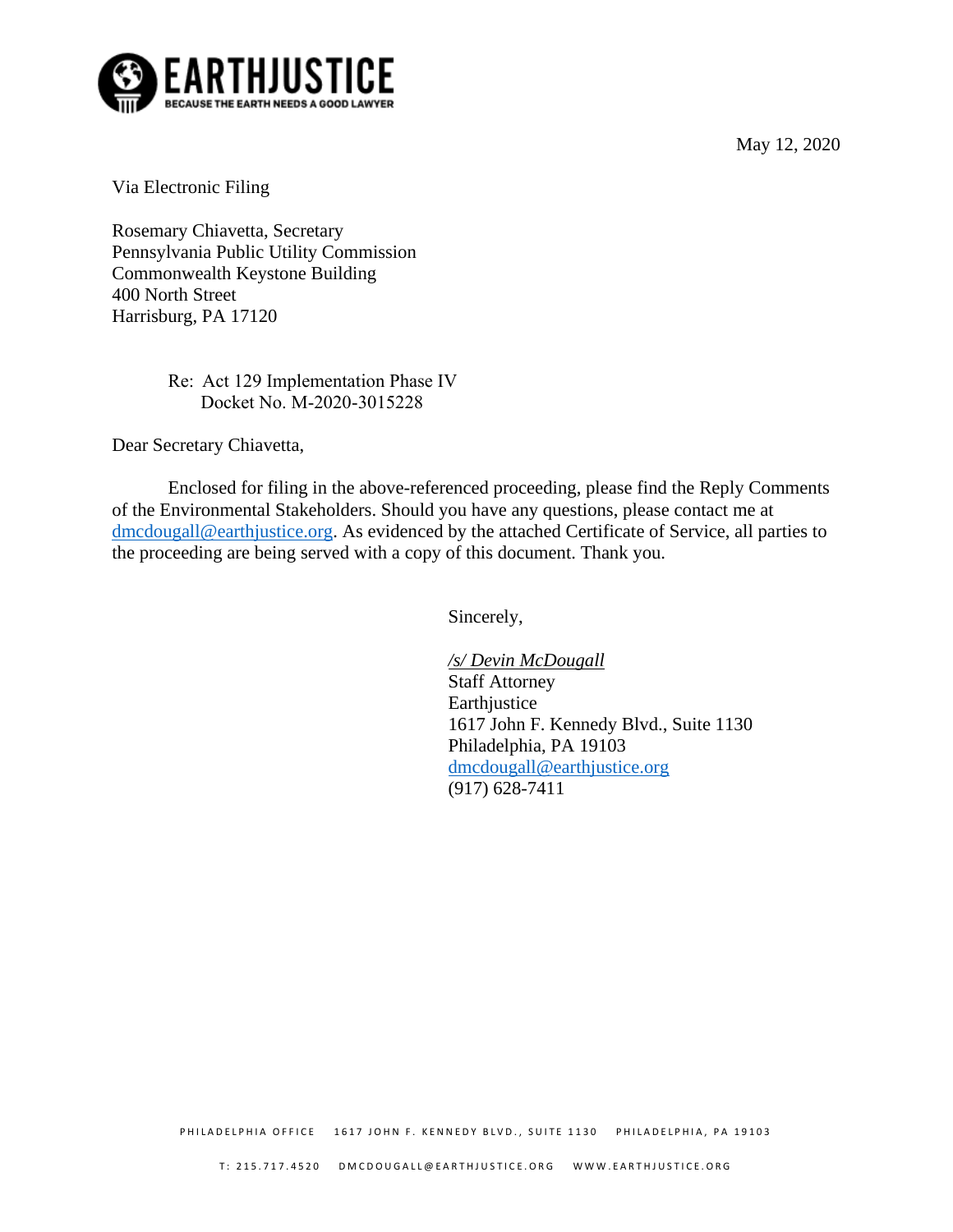### **BEFORE THE PENNSYLVANIA PUBLIC UTILITY COMMISSION**

: : :

Act 129 Implementation Phase IV

Docket No. M-2020-3015228

### **REPLY COMMENTS OF THE ENVIRONMENTAL STAKEHOLDERS**

Sierra Club, Natural Resources Defense Council ("NRDC"), Citizens for Pennsylvania's Future ("PennFuture"), Clean Air Council, Philadelphia Climate Works, POWER, and 350 Philadelphia (hereinafter "Environmental Stakeholders") respectfully submit these reply comments ("Reply Comments") in response to the Pennsylvania Public Utility Commission's ("Commission") Tentative Implementation Order ("Tentative Order") on Phase IV of the Act 129 Energy Efficiency and Conservation Program dated March 12, 2020, for the Commission's consideration in preparing its Final Implementation Order ("Final Order").<sup>1</sup>

### **I. COVID-19, Pennsylvania's Recovery, and Phase IV**

### **A. Background**

As the Commission has recognized, the Commonwealth is currently experiencing a disaster emergency caused by the COVID-19 pandemic.<sup>2</sup> On March 6, 2020, the Governor of Pennsylvania issued a Proclamation of Disaster Emergency ("Proclamation"), declaring "the existence of a disaster emergency throughout the Commonwealth."<sup>3</sup> On March 20, 2020, the Commission issued an Emergency Order ("Emergency Order" or "Order") providing for (1) the

<sup>&</sup>lt;sup>1</sup> Tentative Implementation Order, Commission Docket M-2020-3015228 (Mar. 12, 2020) ("Tentative Order").

<sup>2</sup> Emergency Order at 1, Commission Docket No. M-2020-3019262: *Suspension of Regulatory and Statutory Deadlines; Modification to Filing and Service Requirements* (Mar. 20, 2020) ("Emergency Order").

 $3$  Proclamation of Disaster Emergency at 2, Commonwealth of Pennsylvania – Office of the Governor (Mar. 6, 2020) ("Proclamation").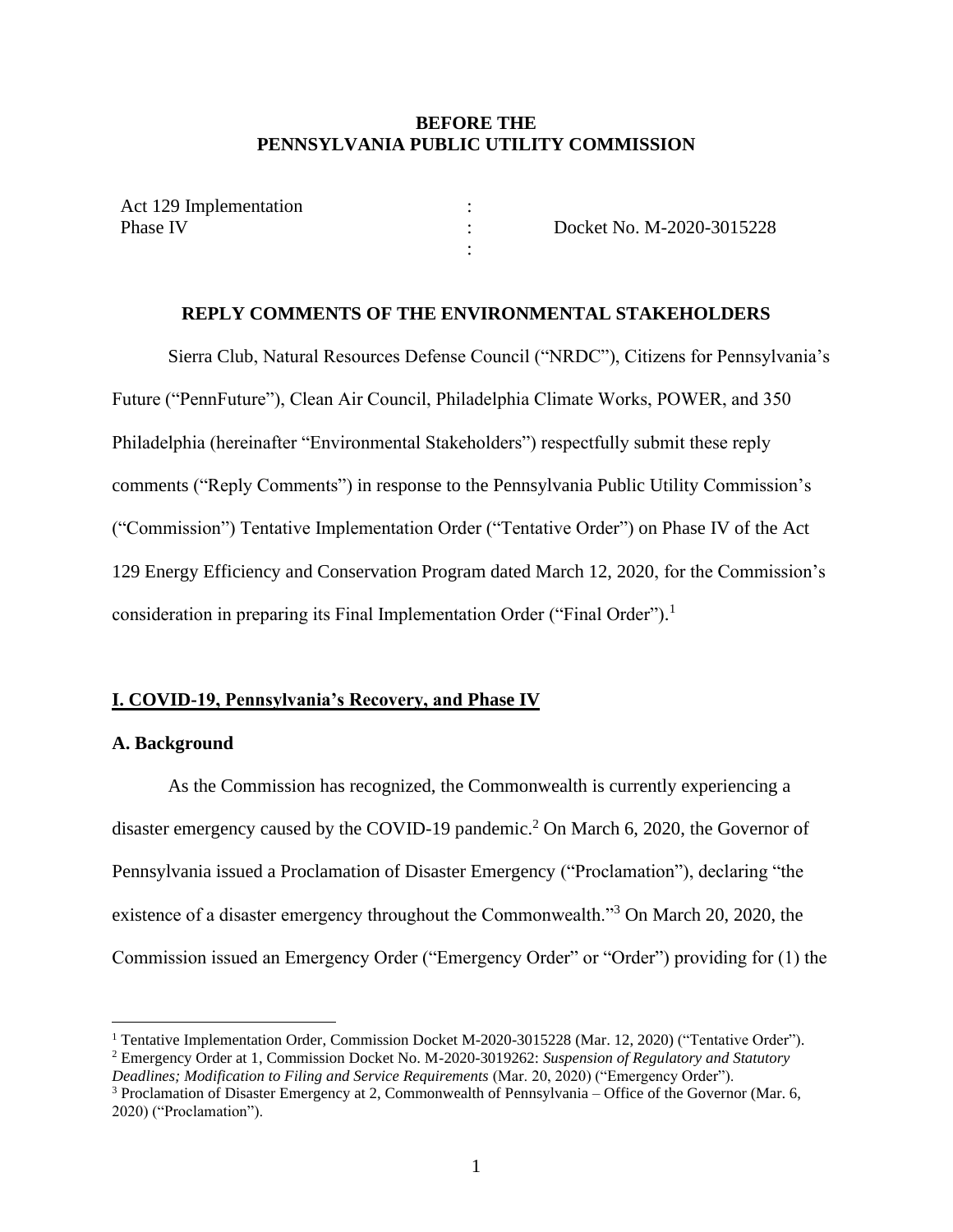"Suspension of Regulatory and Statutory Deadlines" and (2) the "Modification of Filing and Service Requirements."<sup>4</sup>

With respect to deadlines, the Emergency Order provides that all "statutory and regulatory deadlines" may be extended during the pendency of the Proclamation of the Disaster Emergency (and may be extended by an additional thirty days following termination of Proclamation of the Disaster Emergency).<sup>5</sup> Deadline extensions shall not exceed 90 days "except upon expedited certification of the question by the Chief Administrative Law Judge or Bureau Director to the Commission."<sup>6</sup> The Emergency Order also provided for service and filing of documents by electronic means during the pendency of the Proclamation of Disaster Emergency.<sup>7</sup>

### **B. Comments**

In their initial comments, certain parties noted that due to the COVID-19 pandemic, the Pennsylvania economy has slowed, and called for using the Emergency Order to suspend and/or delay Phase IV of Act 129's implementation.<sup>8</sup> The Environmental Stakeholders agree that Pennsylvania families and businesses are experiencing profound economic impacts due to the pandemic, but respectfully submit that delaying or suspending implementation of Act IV would only compound these problems. By contrast, continued implementation of Act 129 will help the state's economic recovery by (1) ensuring that efficiency services are available to Pennsylvanians as many struggle with higher energy burdens and most spend more time at home, and for (2) generating the jobs necessary to lay the foundation for economic recovery.

<sup>4</sup> Emergency Order at 1.

<sup>5</sup> *Id*. at 4.

<sup>6</sup> *Id*.

<sup>7</sup> *Id*.

<sup>8</sup> *See* Comments of Industrial Energy Consumers of Pennsylvania, Commission Docket M-2020-3015228, (Apr. 27, 2020) ("IECPA Comments").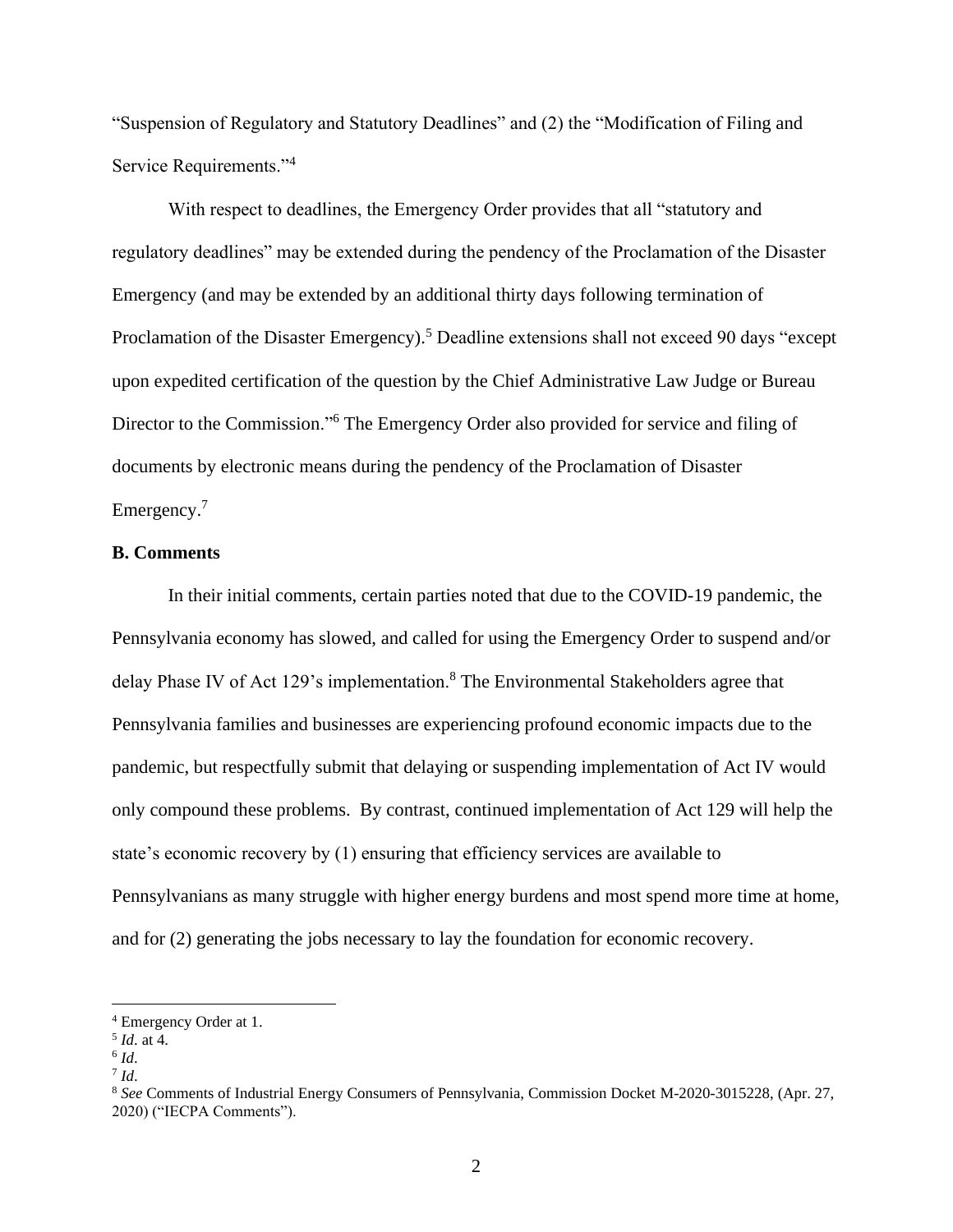A continued Phase IV planning process could allow for progress towards achieving savings and protecting jobs right away while providing for the adjustment of targets over time if the facts warranted such adjustments. There is indeed time to continue to plan and to adjust those plans in light of developing information about the economy. According to the "Phase IV Planning Timeline" in the Tentative Order, the primary upcoming deadlines are that (1) the Commission plans to issue a Final Implementation Order on June 18, 2020, (2) EDCs must file compliance plans by November 30, 2020, (3) the Commission plans to rule on EDC compliance plans by March 2021, and (4) that Phase IV begins on June 1, 2021.<sup>9</sup> Notably, Phase IV is not set to begin for over a year.

The primary parties involved in working on Phase IV planning for the next year are Commission staff, consultants, and electric distribution company ("EDC") employees. To the extent that any of these parties may require the extension of a particular deadline for a particular period, such an extension could be granted by means a petition in a straightforward fashion. The parties proposing preemptive suspension of all Phase IV planning have not shown that suspension would offer any advantages over such an approach, and doing so would certainly slow progress towards the development of deliverable Phase IV programs.

More broadly, it is important to recognize that Act 129's decade-long track record of success demonstrates the pivotal role of energy efficiency in driving growth in the Commonwealth, even during difficult economic periods. Since the initiation of Phase I of Act 129's implementation in 2009, Act 129 has delivered significant savings for Pennsylvania ratepayers year after year, as demonstrated by the following chart:

Figure 1. Pennsylvania Ratepayer Savings Achieved By Act 129

<sup>9</sup> Tentative Order at 43.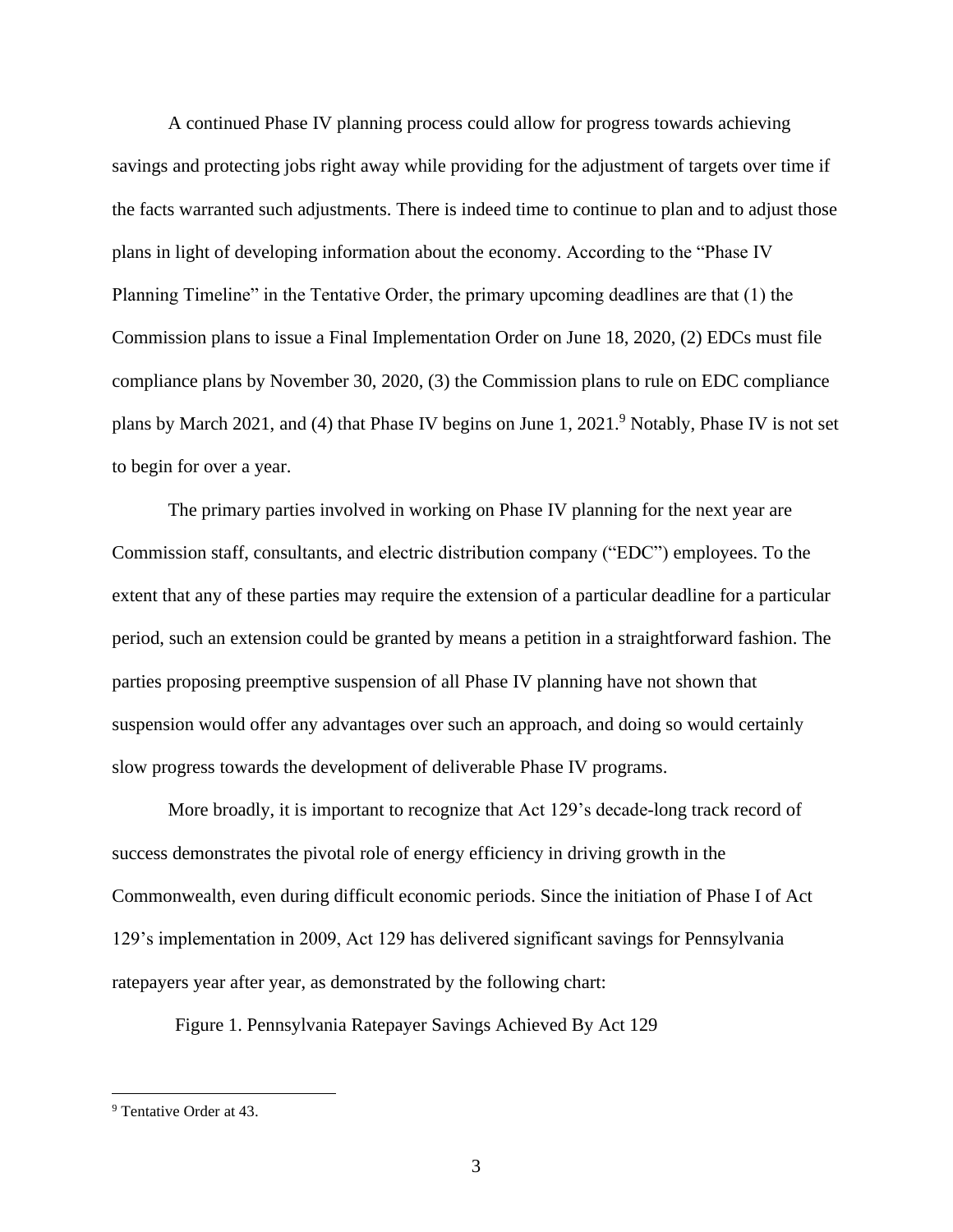| Phase | Years                       | Pennsylvania Ratepayer<br><b>Savings Achieved By Act 129</b> |
|-------|-----------------------------|--------------------------------------------------------------|
|       | June 1, 2009 - May 31, 2013 | $$4,192,389,000^{10}$                                        |
| П     | June 1, 2013 - May 31, 2016 | $$2,197,271,000^{11}$                                        |
| Ш     | June 1, 2016 - June 1, 2021 | \$1,785,950,000 (to date) <sup>12</sup>                      |

Simply put, as Figure 1 indicates, Act 129 has proven itself, through all of the economic cycles of the last decade, including the Great Recession in 2009, to be a consistent engine of utility bill savings for Pennsylvanians. Act 129 has also fueled the growth of energy efficiency jobs in Pennsylvania, which represent a thriving sector of Pennsylvania's economy. In 2018, the most recent year for which figures are available, there were 68,820 energy efficiency jobs in Pennsylvania,<sup>13</sup> up from 53,175 in 2015.<sup>14</sup>

### **II. Electric-to-Fossil Fuel-Switching**

The Environmental Stakeholders note and appreciate the detailed analysis of electric-tofossil fuel-switching that is contained in the comments of the Keystone Energy Efficiency Alliance ("KEEA") on the Tentative Order.<sup>15</sup> As KEEA correctly notes, Act 129 requires that EDCs develop "cost effective" plans "to reduce energy demand and consumption,"<sup>16</sup> but the statute does not allow for any undue preference towards fossil fuels.<sup>17</sup> This is important because the Public Utility Code requires that all rates approved by the Commission must be "just and reasonable."<sup>18</sup>

<sup>&</sup>lt;sup>10</sup> Act 129 Statewide Evaluator, First Annual Report - Phase I: June 1 2009–May 31, 2013, at 16 (Mar. 4, 2013). <sup>11</sup> Act 129 Statewide Evaluator, *Phase II Final Report*, at 31 (Feb. 28, 2017).

<sup>12</sup> SWE Annual Report: Act 129 Program Year 8, at XI (Feb. 28, 2018); SWE Annual Report: Act 129 Program Year 9, at 12 (Feb. 28, 2019); SWE Annual Report: Act 129 Program Year 10, at 12 (Feb. 19, 2020) ("Annual Report Year 10").

<sup>13</sup> *Clean Energy Driving Pennsylvania's Job Growth*, E2, (June 18, 2019), [https://e2.org/reports/clean-jobs](https://e2.org/reports/clean-jobs-pennsylvania-2019/)[pennsylvania-2019/.](https://e2.org/reports/clean-jobs-pennsylvania-2019/)

<sup>14</sup> Sarah Lehmann, *et al*, *Energy Efficiency Jobs in America*, E2, at 12 (Dec. 2016), [https://www.e2.org/wp](https://www.e2.org/wp-content/uploads/2016/12/EnergyEfficiencyJobsInAmerica_FINAL.pdf)[content/uploads/2016/12/EnergyEfficiencyJobsInAmerica\\_FINAL.pdf.](https://www.e2.org/wp-content/uploads/2016/12/EnergyEfficiencyJobsInAmerica_FINAL.pdf)

<sup>&</sup>lt;sup>15</sup> Comments of the Keystone Energy Efficiency Alliance, at 19, Commission Docket No. M-2020-3015228 (Apr. 27, 2020) ("KEEA Comments").

<sup>16</sup> 66 Pa. Stat. and Cons. Stat. Ann. § 2806.1(a).

<sup>&</sup>lt;sup>17</sup> KEEA Comments at 20.

<sup>18</sup> 66 Pa. Stat. and Cons. Stat. Ann. § 1301(a).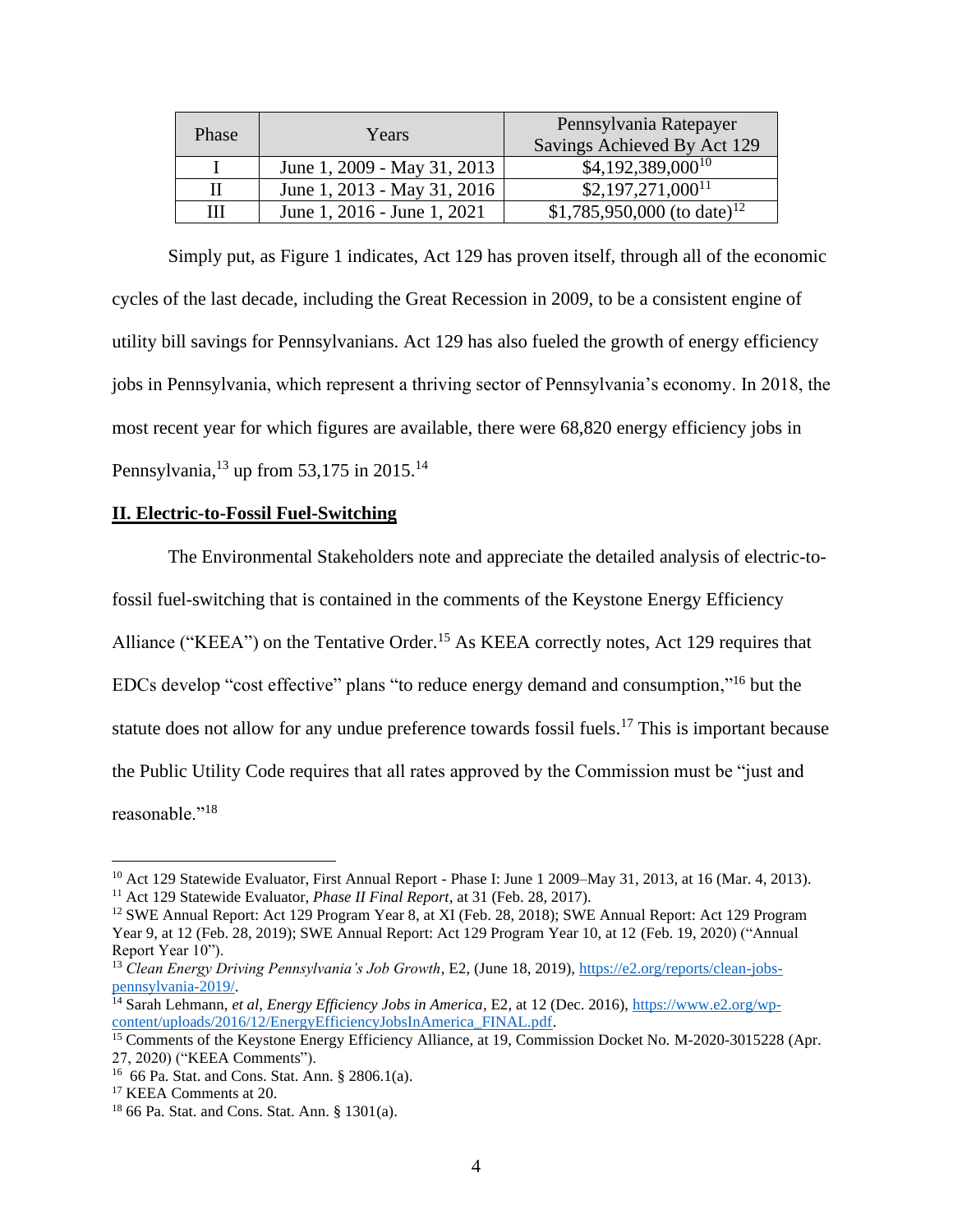However, the policy of allowing EDCs to credit towards their kilowatt-hour reduction targets kilowatts-hours that are reduced by electric-to-fossil fuel-switching is unduly preferential towards fossil fuels, because it does not factor in energy consumed through the use of fossil fuels as a replacement. This blind spot—effectively a loophole—in the implementation of a program that has, as noted above, a statutory mandate "to reduce energy demand and consumption"<sup>19</sup> cannot be considered just and reasonable.

This problem of undue preference is exacerbated, as KEEA observes, where an EDC is affiliated with a natural gas distribution company ("NGDC"), as in the case of PECO.<sup>20</sup> Here, not only can the EDC benefit from kilowatt-hour reductions creditable towards Act 129 targets, but its affiliated NGDC can profit from the increased natural gas sales.<sup>21</sup> Reflecting this asymmetry, as KEEA notes, is the disparity in incentives in PECO's Phase III Act 129 implementation plan: It provides a \$1500 rebate for electric-to-fossil fuel switching for heating but only a \$285 rebate for upgrading an inefficient old electric heating unit to modern high-efficiency electric heating unit. $^{22}$ 

This undue preference for fossil fuels amounts to a subsidy, at ratepayer expense, to the natural gas industry. Under current rules, ratepayer funds, appropriated under a statute that requires the reduction of "energy demand and consumption,"<sup>23</sup> can be spent by EDCs on the installation of fossil-fueled equipment that reduces electricity consumption, but may or may not reduce total energy consumption. As reflected in the disparate PECO incentives discussed above, EDCs can use ratepayer funds to generously subsidize the installation of fossil-fueled equipment

<sup>19</sup> 66 Pa. Stat. and Cons. Stat. Ann. § 2806.1(a).

<sup>20</sup> KEEA Comments at 21.

<sup>21</sup> *Id.*

<sup>22</sup> *Id.*

<sup>23</sup> 66 Pa. Stat. and Cons. Stat. Ann. § 2806.1(a).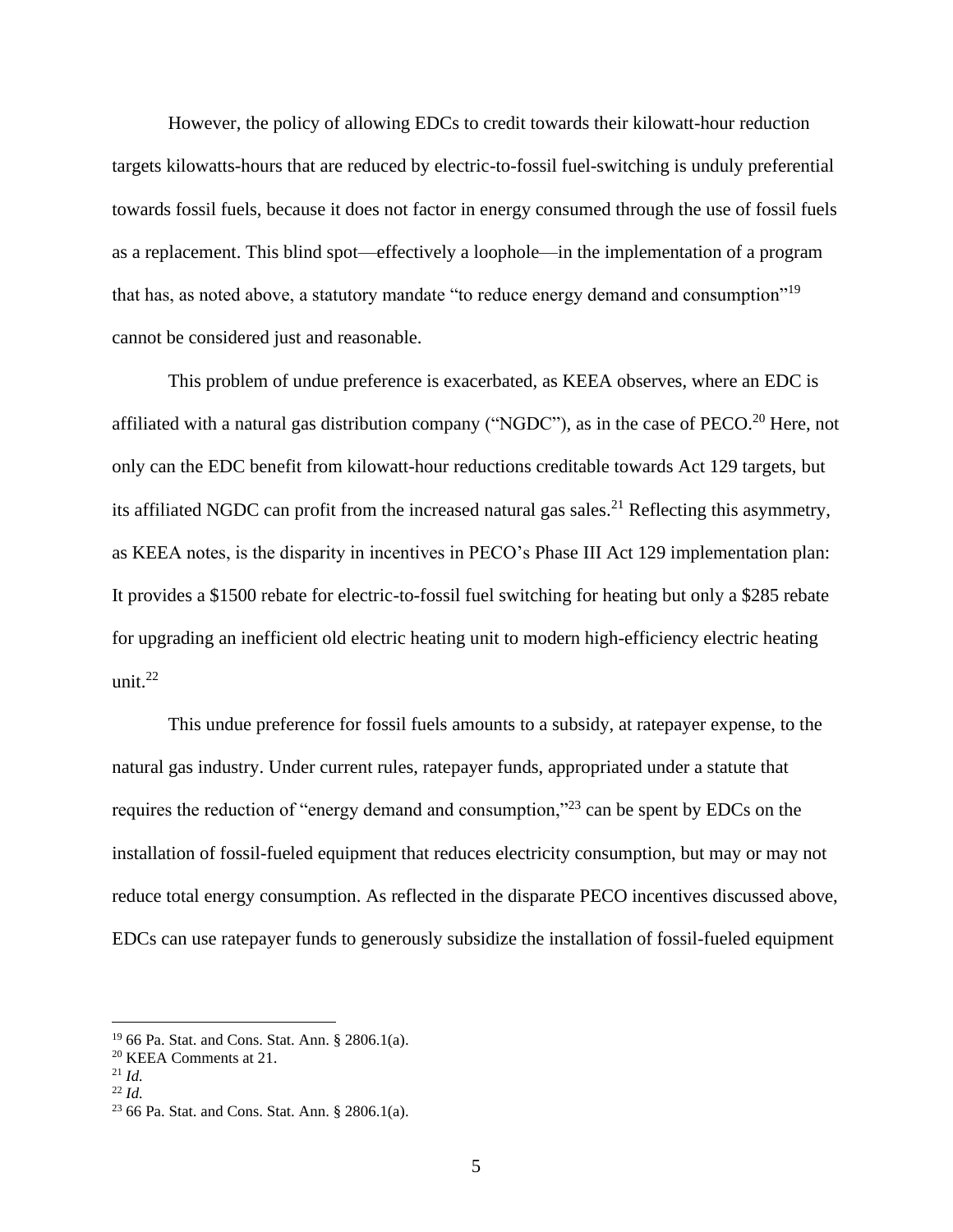because EDCs can credit all of the reduced electricity use towards its kilowatt-hour reduction targets, and the replacement fossil-fueled energy use is "off the books" as far as Act 129's targets are concerned. As noted in the Comments of the Environmental Stakeholders, the use of fossil fuel-based equipment is higher in greenhouse gas emissions and impedes state and municipal clean energy objectives.<sup>24</sup>

As KEEA notes, this undue preference could be corrected through an amendment to the Technical Resource Manual (the "TRM"), which KEEA recommends be completed concurrently with the Phase IV planning process so that this bias is not carried forward further.<sup>25</sup> However, to ensure timely resolution of this issue, the Commission can and should disallow the use of electric-to-fossil fuel switching in EDCs' energy efficiency and conservation ("EE&C") plans in its Final Order on Phase IV. Under the Public Utility Code, the Commission has both the duty and the authority to ensure that its rates are just and reasonable,  $26$  and Act 129 is clear that it does not allow for any undue preference towards fossil fuels.<sup>27</sup>

#### **III. Low-Income and Multi-Family Measures**

The Environmental Stakeholders note and appreciate the detailed analysis of low-income and multi-family housing issues that is contained in the comments of the Coalition for Affordable Utility Service and Energy Efficiency in Pennsylvania ("CAUSE-PA");<sup>28</sup> the Pennsylvania Energy Efficiency for All Coalition ("PA-EEFA");<sup>29</sup> and the Housing Alliance of Pennsylvania.<sup>30</sup>

<sup>24</sup> Comments of Environmental Stakeholders, at 8, Commission Docket No. M-2020-3015228 (Apr. 27, 2020). <sup>25</sup> KEEA Comments at 21.

<sup>&</sup>lt;sup>26</sup> 66 Pa. Stat. and Cons. Stat. Ann. § 1301(a); 66 Pa. Stat. and Cons. Stat. Ann. § 501(a).

<sup>&</sup>lt;sup>27</sup> 66 Pa. Stat. and Cons. Stat. Ann. § 2806.1(a).

<sup>&</sup>lt;sup>28</sup> Comments of the Coalition for Affordable Utility Services and Energy Efficiency in Pennsylvania, Commission Docket No. M-2020-3015228 (Apr. 27, 2020).

<sup>&</sup>lt;sup>29</sup> Joint Comments of PA Energy Efficiency for All Coalition, Commission Docket No. M-2020-3015228 (Apr. 27, 2020).

<sup>30</sup> Comments of the Housing Alliance of Pennsylvania, Commission Docket No. M-2020-3015228 (Apr. 2020).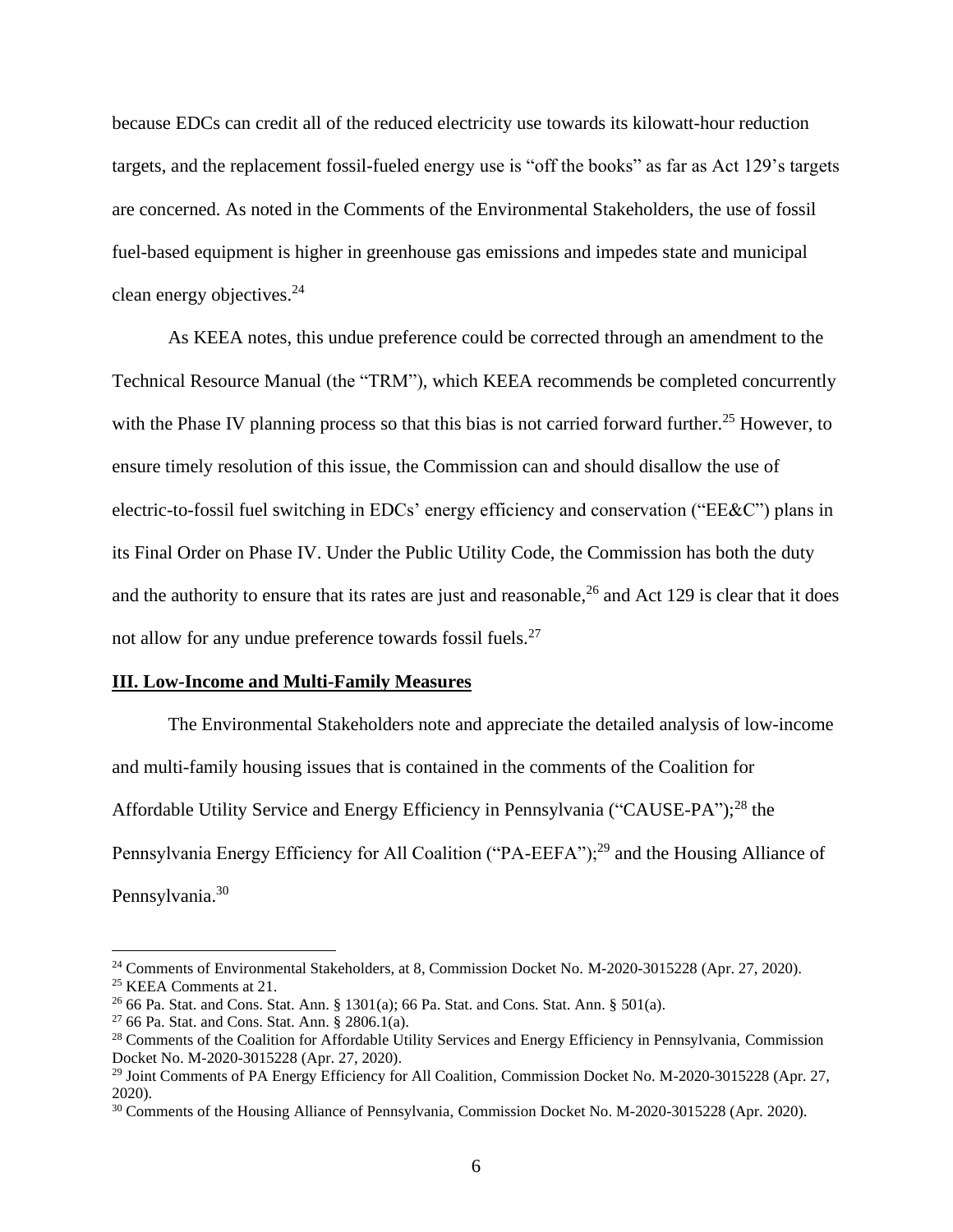The Environmental Stakeholders would like to reiterate their support for including in the Commission's Final Order on Phase IV implementation a robust low-income carveout; for comprehensive "whole home" measures delivered by direct installation to low-income ratepayers; and for measures to facilitate energy efficiency in multi-family housing. Specifically, Environmental Stakeholders support: (1) the proposal of CAUSE-PA and PA-EEFA that the low-income carveout be set at a minimum of 6.5%; (2) the proposal of PA-EEFA to use excess Phase III budgets to expand the availability of comprehensive energy efficiency programs to low-income consumers; and (3) the proposal of CAUSE-PA and PA-EEFA that 20% of the lowincome carveout should be achieved through energy efficiency measures in low-income multifamily housing.

The Environmental Stakeholders also urge the Commission's close attention to the report entitled "Analysis of the Reach of the Act 129 Energy Efficiency and Conservation Program to Low-Income Multi-family Housing" filed by the Housing Alliance of Pennsylvania, a PA-EEFA member (the "Act 129 Low-Income Multi-Family Housing Report").<sup>31</sup> The Environmental Stakeholders agree with the two principal recommendations of the Act 129 Low-Income Multi-Family Housing Report: (1) requiring EDCs to include standardized reporting of progress in deploying energy efficiency measures in multi-family housing in their Act 129 annual reports; and (2) including in reporting on multi-family housing energy efficiency measures information on the number of units and buildings of multi-family subsidized housing, including the names of specific housing authorities and developments where permission to do so is granted.<sup>32</sup> These recommendations will help ensure the data is available to make more progress on overcoming the barriers to energy efficiency in the low-income multi-family context.

<sup>31</sup> *Id.*

<sup>32</sup> *Id.* at 2.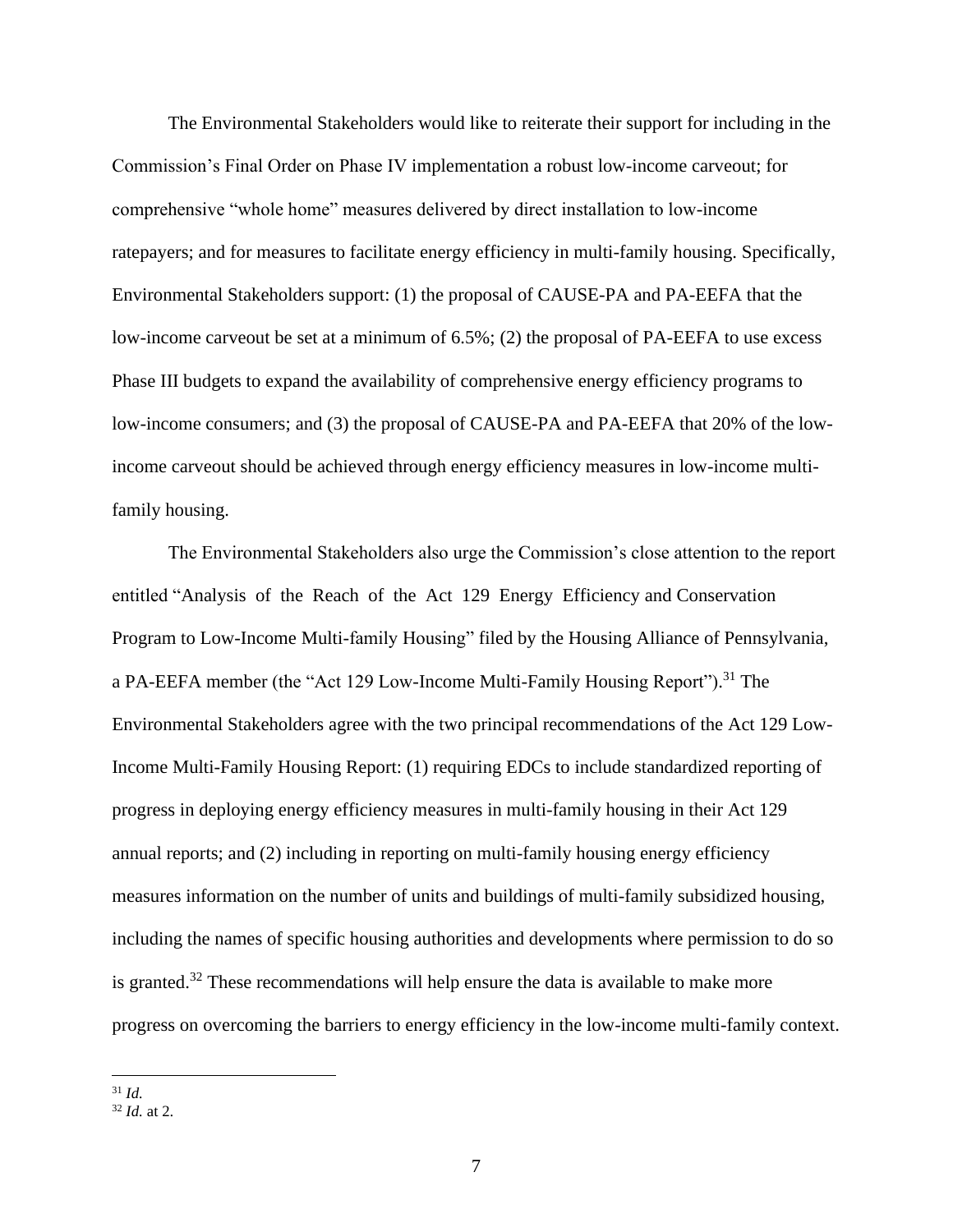The Environmental Stakeholders note that in addition to direct benefits for ratepayers, measures to improve the energy efficiency of low-income and multifamily housing are also climate justice measures, because they contribute to a just transition to the clean energy system needed to mitigate and adapt to climate change.<sup>33</sup>

### **IV. Conclusion**

Act 129 is one of the most successful regulatory programs in the Commonwealth in terms of year-after-year success in delivering millions of dollars in savings to ordinary Pennsylvanians. Phase IV planning should be continued, and not suspended, in order to ensure that those savings continue to flow, and to help lay the foundation for economic recovery and job growth in Pennsylvania. It is also urgent that the Commission include in its Final Order a requirement that EDCs exclude the use of electric-to-fossil fuel switching from their EE&C plans, in order to close the fossil fuel loophole and ensure that ratepayer funds are used to achieve real energy savings for Pennsylvanians. In closing, the Environmental Stakeholders respectfully request that the Commission consider these Reply Comments in its preparation of its Final Order on Phase IV of the Act 129 Energy Efficiency and Conservation Program.

<sup>33</sup> Daniel Aldana Cohen, *A successful climate plan must also tackle the housing crisis,* The Guardian (Oct. 1, 2019) [https://www.theguardian.com/commentisfree/2019/oct/01/a-successful-climate-plan-must-also-tackle-the-housing](https://www.theguardian.com/commentisfree/2019/oct/01/a-successful-climate-plan-must-also-tackle-the-housing-crisis)[crisis](https://www.theguardian.com/commentisfree/2019/oct/01/a-successful-climate-plan-must-also-tackle-the-housing-crisis)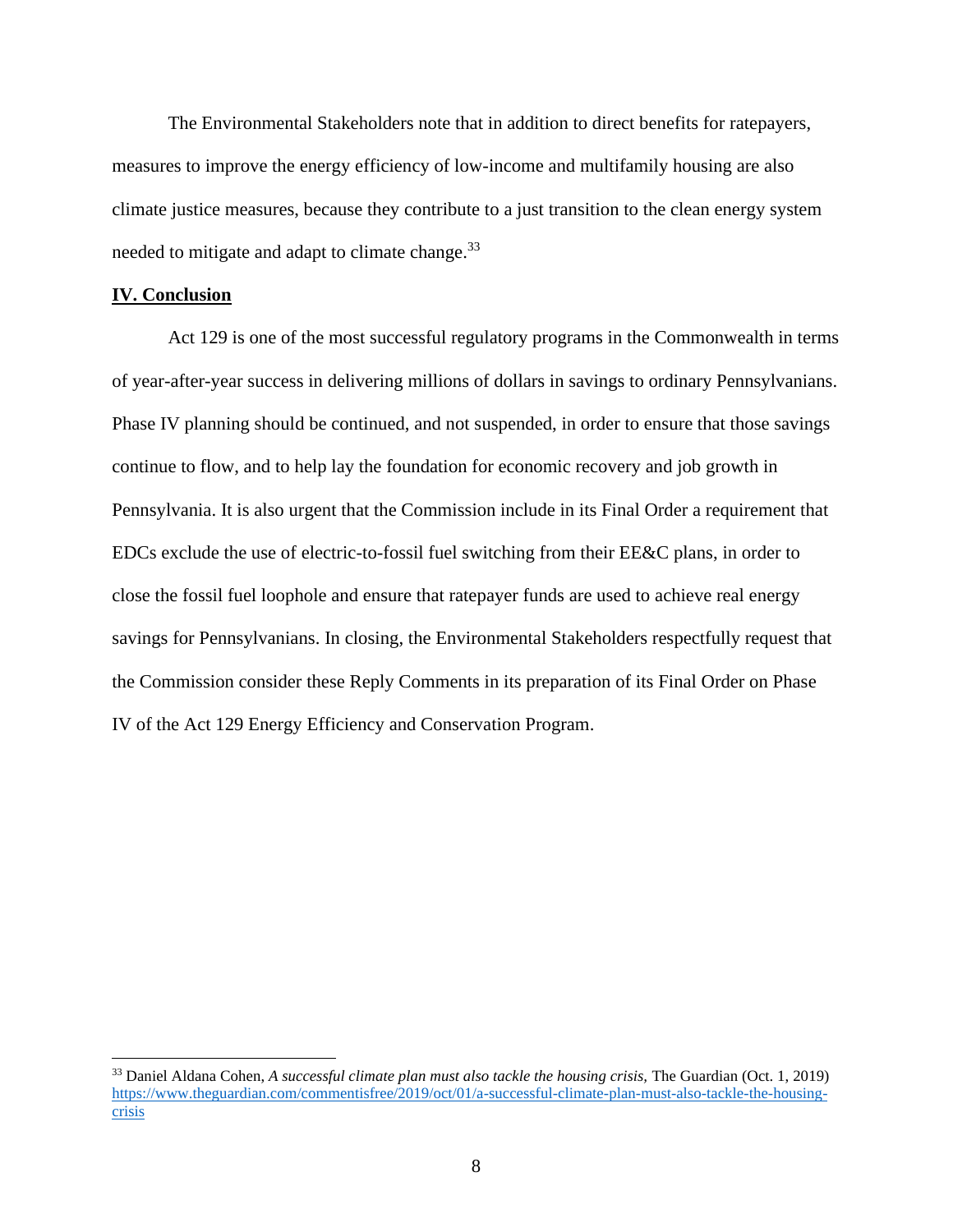# Respectfully submitted,

# */s/ Devin McDougall*

Staff Attorney Earthjustice 1617 John F. Kennedy Blvd., Suite 1130 Philadelphia, PA 19103 [dmcdougall@earthjustice.org](mailto:dmcdougall@earthjustice.org)

# */s/ Mark Szybist*

Senior Attorney & Advocate Natural Resources Defense Council 1152 15th Street NW, Suite 300 Washington, DC 20005 [mszybist@nrdc.org](mailto:mszybist@nrdc.org)

# */s/ Logan Welde*

Staff Attorney & Director of Legislative Affairs Clean Air Council 135 S 19th St, Suite 300 Philadelphia, PA 19103 [lwelde@cleanair.org](mailto:lwelde@cleanair.org)

# */s/ Rabbi Julie Greenberg*

Climate Justice Coordinator POWER: An Interfaith Movement 1429 N. 11th St. Philadelphia, PA 19121 [jgreenberg@powerphiladelphia.org](mailto:jgreenberg@powerphiladelphia.org) 

## */s/ Tom Schuster*

Clean Energy Program Director Sierra Club, Pennsylvania Chapter PO Box 1621 Johnstown, PA 15907 [tom.schuster@sierraclub.org](mailto:tom.schuster@sierraclub.org)

# */s/ Rob Altenburg*

Director, Energy Center Citizens for Pennsylvania's Future 610 N 3rd St Harrisburg PA 17101 [altenburg@pennfuture.org](mailto:altenburg@pennfuture.org)

# */s/ Zakia Elliot*

Program Manager Philadelphia Climate Works PO Box 606 Harrisburg, PA 17108 [zakia.elliott@sierraclub.org](mailto:zakia.elliott@sierraclub.org)

## */s/ Mitch Chanin*

Steering Committee Member 350 Philadelphia 124 Tomlinson Road Philadelphia, PA 19116 [350philadelphia@gmail.com](mailto:350philadelphia@gmail.com)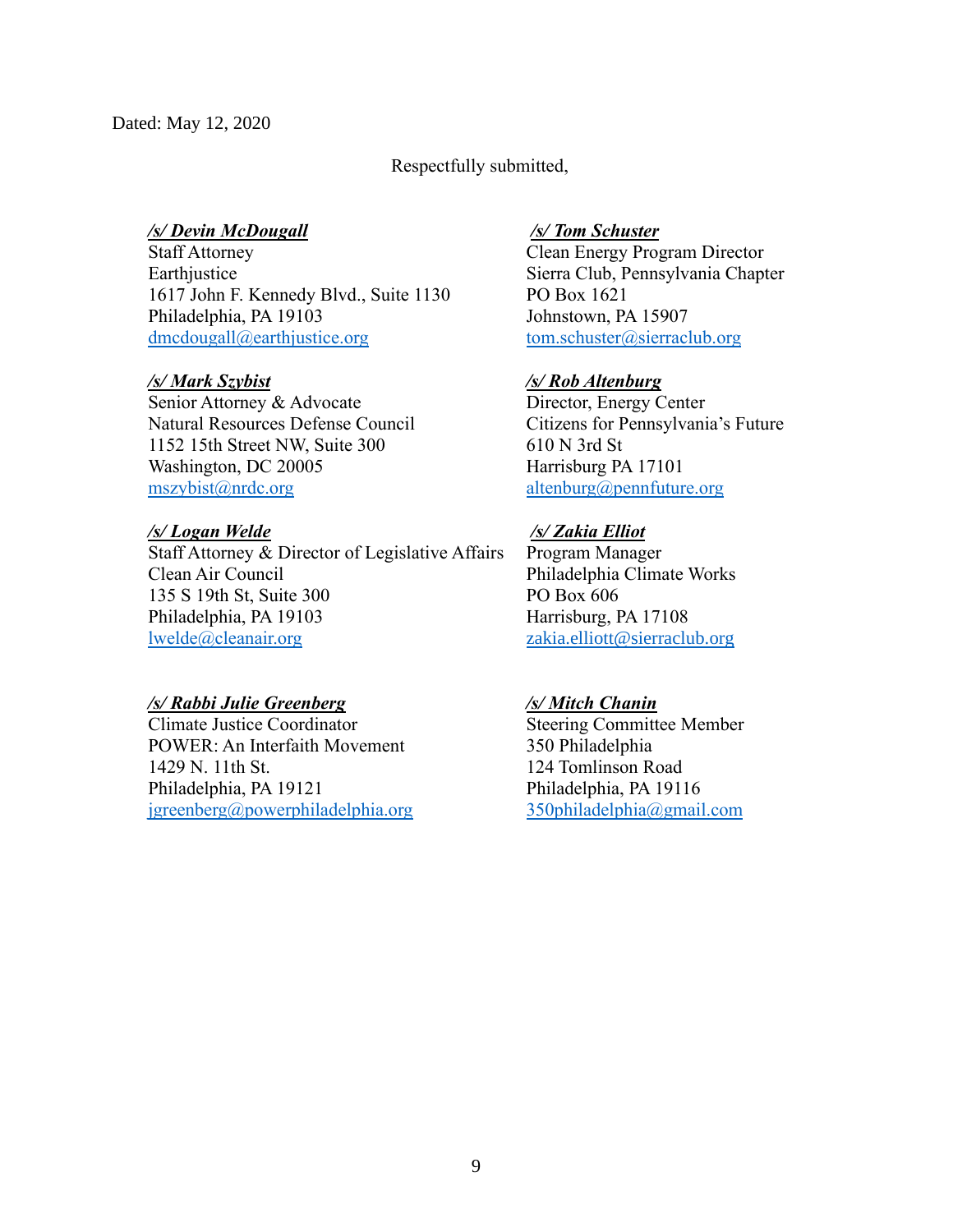# **CERTIFICATE OF SERVICE**

I hereby certify that I have this day served a true copy of the foregoing electronicallyfiled document upon the parties, in accordance with the requirements of 52 Pa. Code § 1.54 (relating to service by a party).

| Derrick Price Williamson, Esq.             | <b>Russell Zerbo</b>                      |
|--------------------------------------------|-------------------------------------------|
| Barry A. Naum, Esq.                        | Clean Air Council                         |
| Spilman, Thomas & Battle, PLLC             | 1330 S Melville St                        |
| 1100 Bent Creek Boulevard, Suite 101       | Philadelphia, PA 19143                    |
| Mechanicsburg, PA 17050                    | rzerbo@cleanair.org                       |
| dwilliamson@spilmanlaw.com                 |                                           |
| bnaum@spilmanlaw.com                       |                                           |
|                                            |                                           |
| Darryl A Lawrence, Esq.                    | Kenneth Zenkevich                         |
| <b>Office of Consumer Advocate</b>         | 1313 Macon Avenue                         |
| 5th Floor Forum Place                      | Pittsburgh, PA 15218-1218                 |
| 555 Walnut Street                          | ken.zenkevich@icloud.com                  |
| Harrisburg, PA 17101-1923                  |                                           |
| dlawrence@paoca.org                        |                                           |
| John Sweet, Esq.                           | Andrew J Melman                           |
| Elizabeth R Marx, Esq.                     | 625 E Lancaster Ave. Apt B102             |
| Ria Pereira                                | Wynnewood, PA 19096                       |
| PA Utility Law Project                     | ajmelman@comcast.net                      |
| 118 Locust Street                          | gogreengizmos@gmail.com                   |
| Harrisburg, PA 17101                       |                                           |
| jsweetpulp@palegalaid.net                  |                                           |
| emarxpulp@palegalaid.net                   |                                           |
| rpereirapulp@palegalaid.net                |                                           |
| pulp@palegalaid.net                        |                                           |
| Katherine Hamilton                         | <b>Bruce Campbell</b>                     |
| <b>Advanced Energy Management Alliance</b> | CPower                                    |
| 1701 Rhode Island Ave NW                   | 111 Market Place, Suite 201               |
| Washington, DC 20036                       | Baltimore, MD 21202                       |
| katherine@aem-alliance.org                 | bruce.campbell@cpowerenergymanagement.com |
| katherine@38northsolutions.com             |                                           |
| Devin T. Ryan, Esq.                        | <b>Todd Nedwick</b>                       |
| Post & Schell, P.C.                        | <b>National Housing Trust</b>             |
| 17 North 2nd Street                        | 1101 30th Street NW                       |
| 12th Floor                                 | Suite 400                                 |
| Harrisburg, PA 17101-1601                  | Washington, DC 20007                      |
| dryan@postschell.com                       | tnedwick@nhtinc.org                       |
| jlangan@postschell.com                     |                                           |
| Josie B H Pickens, Esq.                    | Levana Layendecker                        |
| <b>Community Legal Services</b>            | Housing Alliance of Pennsylvania          |
| 1410 West Erie Avenue                      | 309 Florence Ave.                         |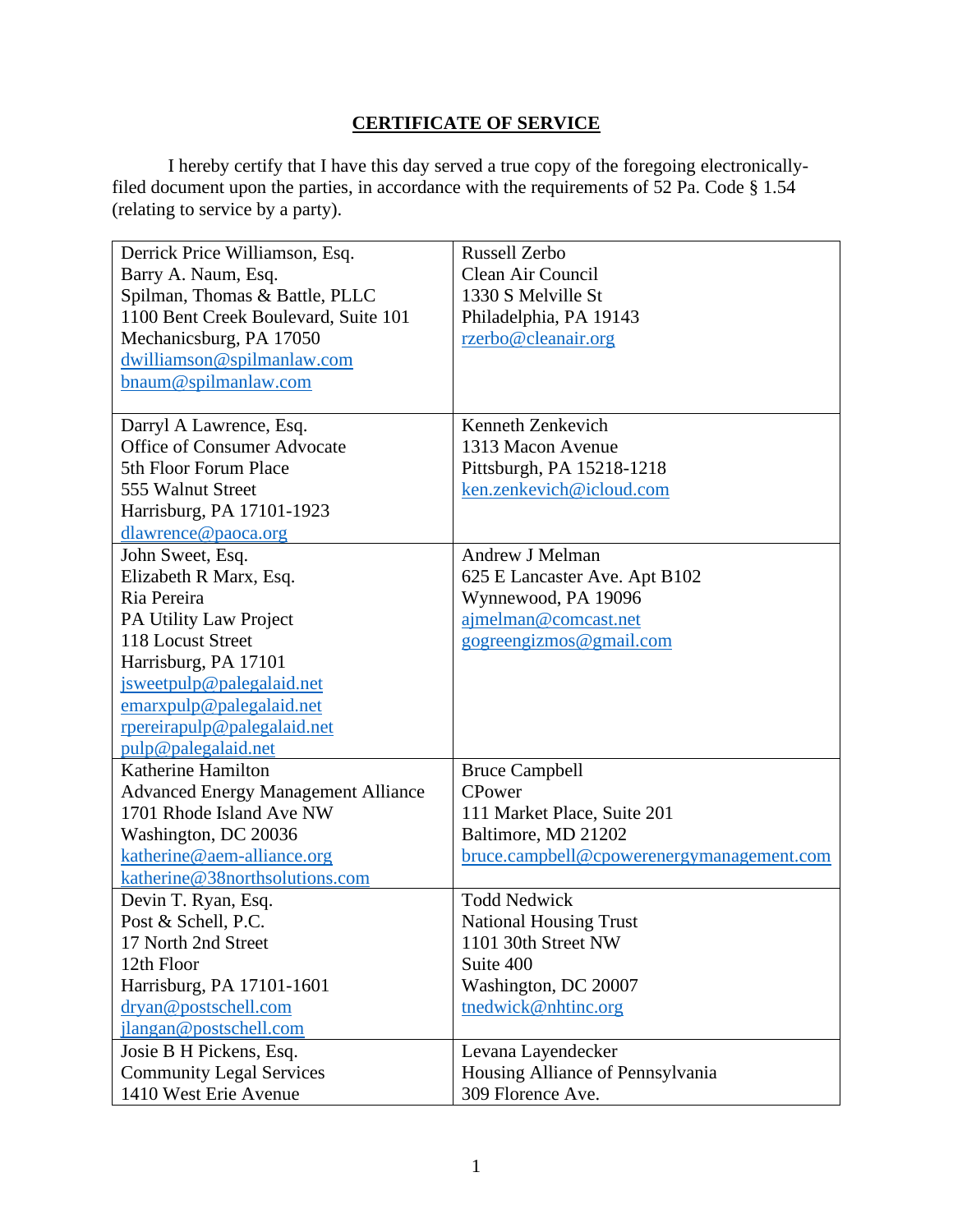| Philadelphia, PA 19140                  | Suite 914N                    |
|-----------------------------------------|-------------------------------|
| jpickens@clsphila.org                   | Jenkintown, PA 19046          |
|                                         | levana@housingalliancepa.org  |
| Rachel Blake, Esq.                      | Micah R. Bucy, Esq.           |
| <b>Regional Housing Legal Services</b>  | Judith D. Cassel, Esq.        |
| 2 S Easton Road                         | Mariah R. Turner, Esq.        |
| Glenside, PA 19038                      | Hawke McKeon & Sniscak LLP    |
| rblake@rhls.org                         | 100 North Tenth Street        |
|                                         | Harrisburg, PA 17101          |
|                                         | mrbucy@hmslegal.com           |
|                                         | jdcassel@hmslegal.com         |
|                                         | mrturner@hmslegal.com         |
|                                         | daschreffler@hmslegal.com     |
| Joseph L Vullo, Esq.                    | Thomas                        |
| <b>Burke Vullo Reilly Roberts</b>       | Clean Air Board of Central PA |
| 1460 Wyoming Avenue                     | 1528 Dogwood Drive            |
| Forty Fort, PA 18704                    | Harrisburg, PA 17110          |
| jlvullo@aol.com                         | thomxau@gmail.com             |
|                                         | cleanairboard@gmail.com       |
| Tamara Dzubay                           | John L. Munsch, Esq.          |
| ecobee                                  | <b>First Energy</b>           |
| 25 Dockside Dr                          | 800 Cabin Hill Drive          |
| Suite 700                               | Greensburg, PA 15601          |
| Toronto, ON 48103                       | jmunsch@firstenergycorp.com   |
| tamara.d@ecobee.com                     | dleone@firstenergycorp.com    |
| <b>Brent Groce</b>                      | <b>Lindsay Baxter</b>         |
| 325 S 25th St                           | Duquesne Light Company        |
| Philadelphia, PA 19103                  | 411 Seventh Avenue            |
| brentgroce@me.com                       | PITTSBURGH, PA 15219          |
|                                         | lbaxter@duqlight.com          |
| Pamela C Polacek, Esq.                  | Devin McDougall               |
| Kenneth R Stark, Esq.                   | Earthjustice                  |
| Jo-Anne Thompson, Esq.                  | 476 Clinton Avenue            |
| McNees Wallace & Nurick                 | Apartment 6F                  |
| 100 Pine Street                         | Brooklyn, NY 11238            |
| PO Box 1166                             | dmcdougall@earthjustice.org   |
| Harrisburg, PA 17108-1166               | rbarker@earthjustice.org      |
| ppolacek@mcneeslaw.com                  |                               |
| afriday@mcneeslaw.com                   |                               |
| kstark@mcneeslaw.com                    |                               |
|                                         |                               |
| dnafziger@mcneeslaw.com                 |                               |
| jthompson@mcneeslaw.com                 |                               |
| Jack Garfinkle, Esq.                    | Brian Kauffman                |
| <b>Exelon Business Services Company</b> | Enel X North America, Inc.    |
| 2301 Market Street                      | 2406 Catharine Street         |
| Legal Dept S23-1                        | Philadelphia, PA 19146        |